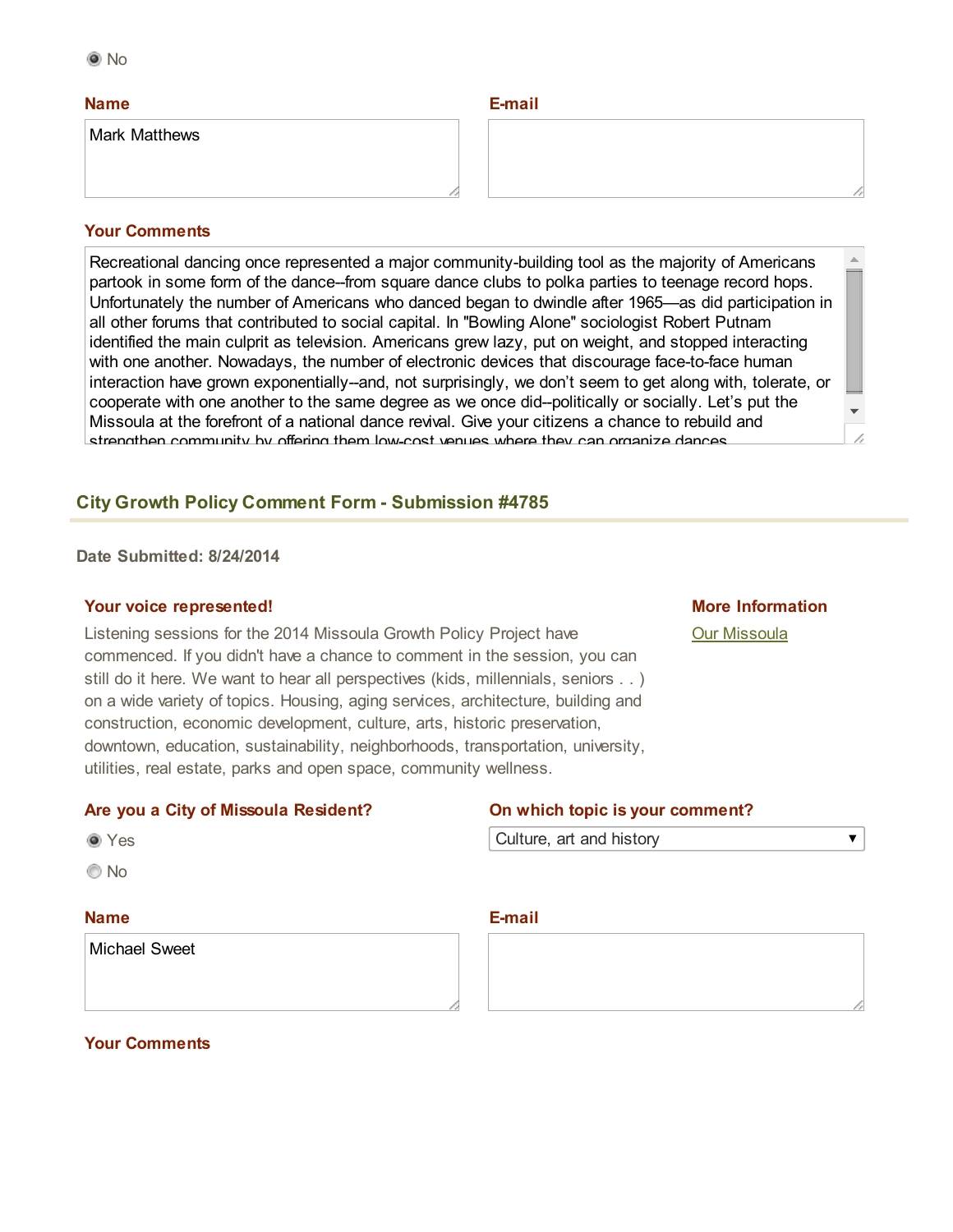I was not aware of the listening sessions until I heard about this effort from a friend, so I missed the Culture, Art and History session. I don't know that this opportunity has been well advertised.

The article in the Missoulian on the Culture, Art, and History listening session seemed to overly emphasize input on facility needs from the performance arts community with passive viewing and much less than the participatory arts community with active participation of attendees. Since meeting notes on this particular listening session are not yet posted it's hard to know if the Missoulian's portrayal is accurate.

If the participatory arts community was not well represented in this listening session then I would suggest some attempt at hearing from that community. Again, the article in the Missoulian identified some of the participants in the listening session, and participatory arts seemed to be lacking in representation. I don't think the word got out to these organizations.

### **City Growth Policy Comment Form - Submission #4855**

#### Date Submitted: 9/3/2014

#### Your voice represented!

Listening sessions for the 2014 Missoula Growth Policy Project have commenced. If you didn't have a chance to comment in the session, you can still do it here. We want to hear all perspectives (kids, millennials, seniors . . ) on a wide variety of topics. Housing, aging services, architecture, building and construction, economic development, culture, arts, historic preservation, downtown, education, sustainability, neighborhoods, transportation, university, utilities, real estate, parks and open space, community wellness.

#### Are you a City of Missoula Resident? On which topic is your comment?

Yes

© No

#### Name

Jeremy Drake

Planning/surveying/engineering

E-mail

### Your Comments

#### More Information

 $\blacktriangledown$ 

[Our Missoula](http://www.ci.missoula.mt.us/1748/Our-Missoula)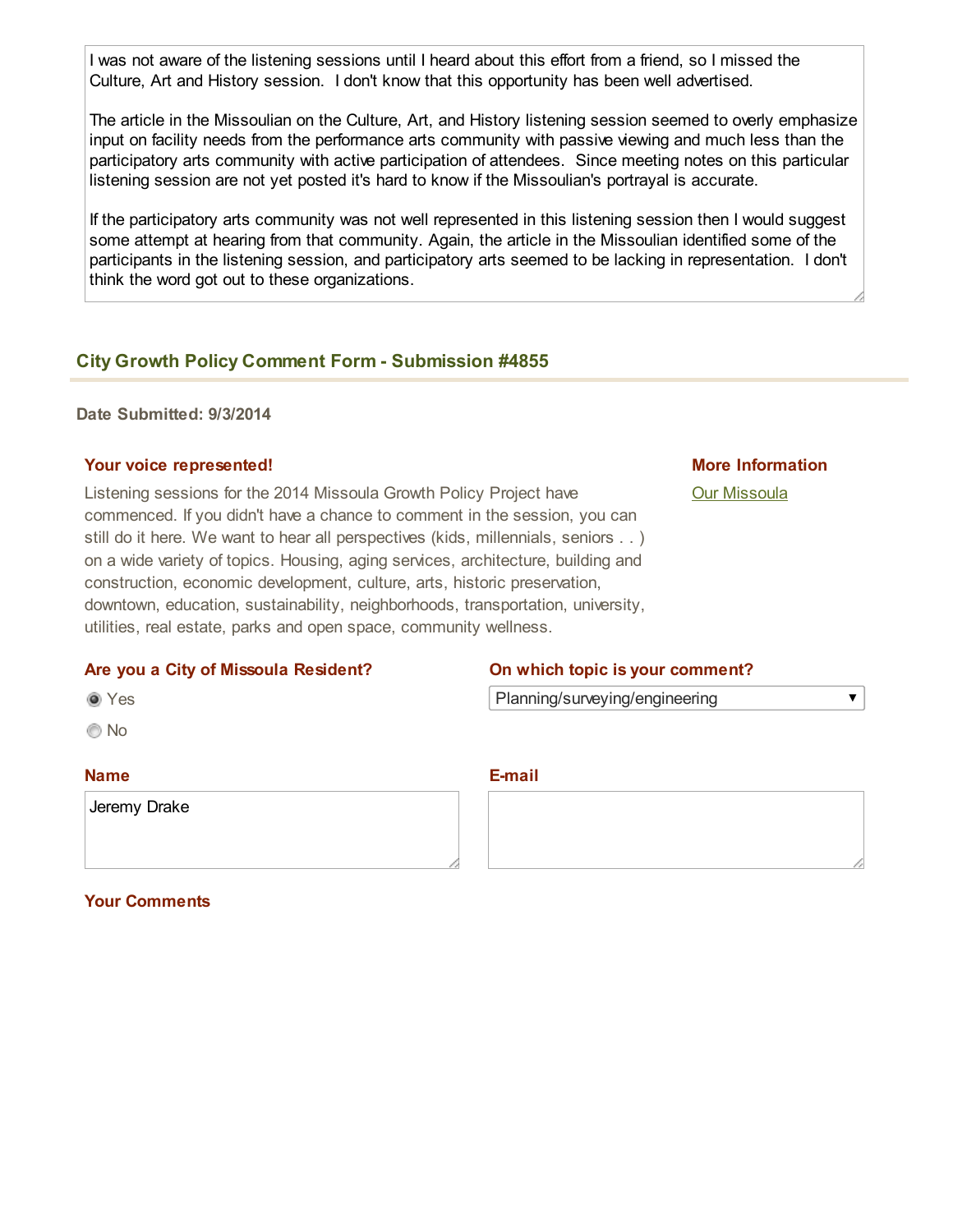#### Greetings!

I thought you might be interested in the latest research report released by Smart Growth America entitled "Measuring Sprawl 2014."

http://www.smartgrowthamerica.org/documents/measuring-sprawl-2014.pdf

Here's a short article about it:

http://www.sustainablecitynetwork.com/topic\_channels/development/article\_7a88ae56-339d-11e4-b86e-0017a43b2370.html?utm\_source=SCN+InBox+e-Newsletter&utm\_campaign=0a30621324-Newsletter\_9-3-2014\_Vendors&utm\_medium=email&utm\_term=0\_11e7ac761c-0a30621324-188646553

All my best, Jeremy

### **City Growth Policy Comment Form - Submission #4886**

#### Date Submitted: 9/8/2014

#### Your voice represented!

Listening sessions for the 2014 Missoula Growth Policy Project have commenced. If you didn't have a chance to comment in the session, you can still do it here. We want to hear all perspectives (kids, millennials, seniors . . ) on a wide variety of topics. Housing, aging services, architecture, building and construction, economic development, culture, arts, historic preservation, downtown, education, sustainability, neighborhoods, transportation, university, utilities, real estate, parks and open space, community wellness.

#### More Information

 $\overline{\mathbf{v}}$ 

#### [Our Missoula](http://www.ci.missoula.mt.us/1748/Our-Missoula)

## Are you a City of Missoula Resident? On which topic is your comment?

| ×<br>۰, |
|---------|
|         |

© No

### Name

Bob Giordano

**Sustainability** 

### Email

Your Comments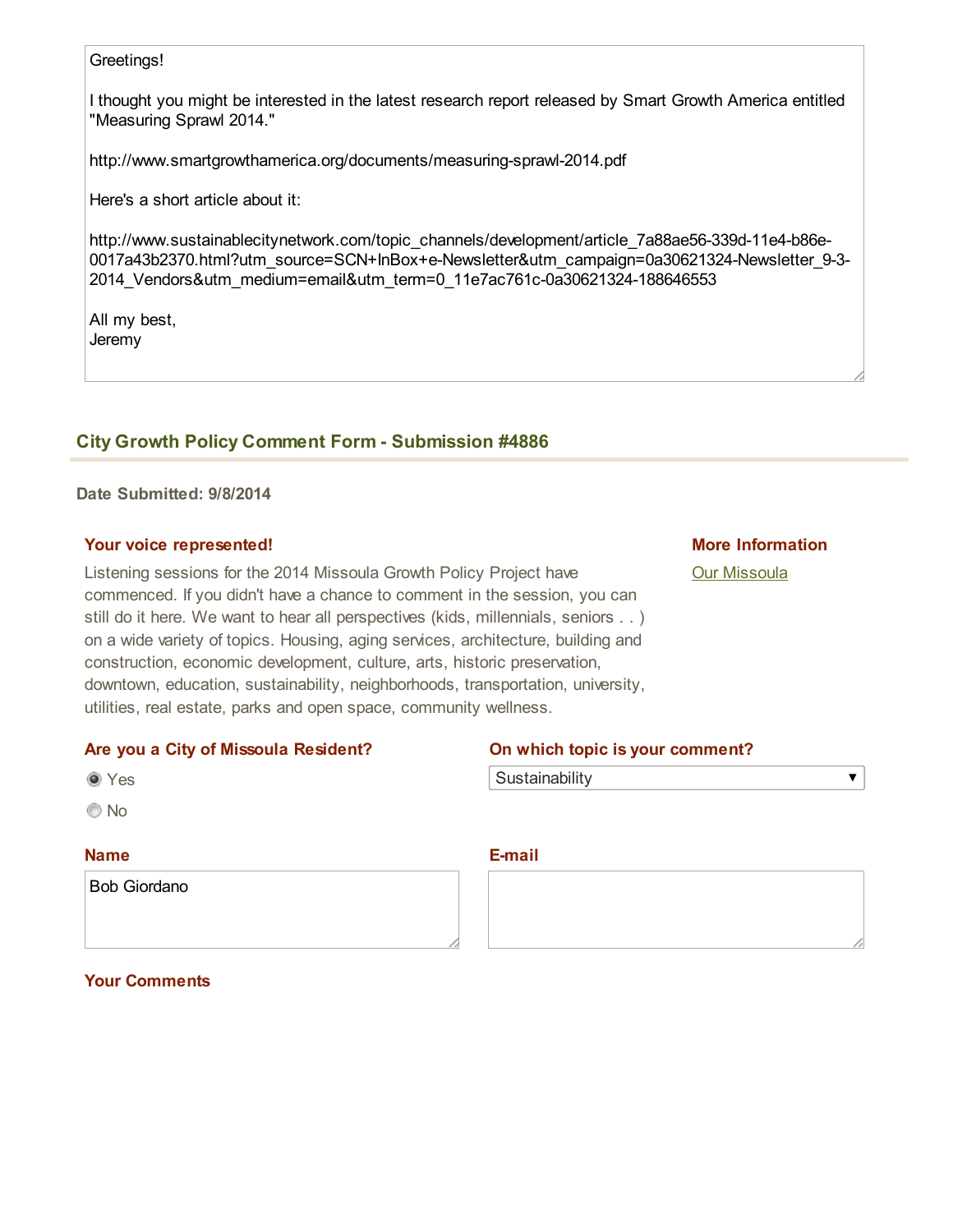Let's phase out dangerous chemicals. No more pesticides, for instance, that are linked to cancer and other health issues. No more glysophate. Discontinue and ban use of Penta in the City.

Sprawl should not be allowed unless extreme circumstances apply. Focus inward means growth without needing large roads. New roads should be no more than one travel lane in each direction with a center turn lane. Large roads tend to induce more motor traffic.

Idling at the train yard needs to stop. Pollution is too harmful right now. Train yard should be moved outside of town, freeing up the current train yard for mixed use development.

Car use needs to be minimized and goals set for reductions. We propose at least reducing private automobile use by 50% over the next 20 years. VMT and ADT should both be at least 50% less in 20 years than what it is today, even accounting for population growth. Thank you.

### **City Growth Policy Comment Form - Submission #4949**

#### Date Submitted: 9/20/2014

#### Your voice represented!

Listening sessions for the 2014 Missoula Growth Policy Project have commenced. If you didn't have a chance to comment in the session, you can still do it here. We want to hear all perspectives (kids, millennials, seniors . . ) on a wide variety of topics. Housing, aging services, architecture, building and construction, economic development, culture, arts, historic preservation, downtown, education, sustainability, neighborhoods, transportation, university, utilities, real estate, parks and open space, community wellness.

#### Are you a City of Missoula Resident? On which topic is your comment?

|  | ٠<br>M.<br>٠<br>۰. |
|--|--------------------|
|--|--------------------|

No

#### Name

Glen Bumgardner

**Other** 

E-mail

#### Your Comments

Consider my other topic ....affordability ,,,,to continue to live in Missoula for seniors especially. I have lived in the area since 1977 and Missoula is just not nearly as charming as it was when I first came here. We seemed to mimic other bigger cities and see their advantages and ignore the disadvantages. It also seems that some of the big ideas we borrow cause enough problems that we have to invent solutions for what we created. I first lived in the older neighborhood near Scott Street that was called the Northside back when I was there. Now maybe it is still called that but some also call it the Westside. It was a working class neighborhood with character. I could walk my dog to the park near Lowell School and it was lovely. Now it is considered more of a poor side of town and it has a special free clinic just for poor kids. It reminds me of the free clinics I saw in big urban areas like DC when I was 20. I just never thought I would ever see such in Missoula.

## [Our Missoula](http://www.ci.missoula.mt.us/1748/Our-Missoula)

 $\blacktriangledown$ 

More Information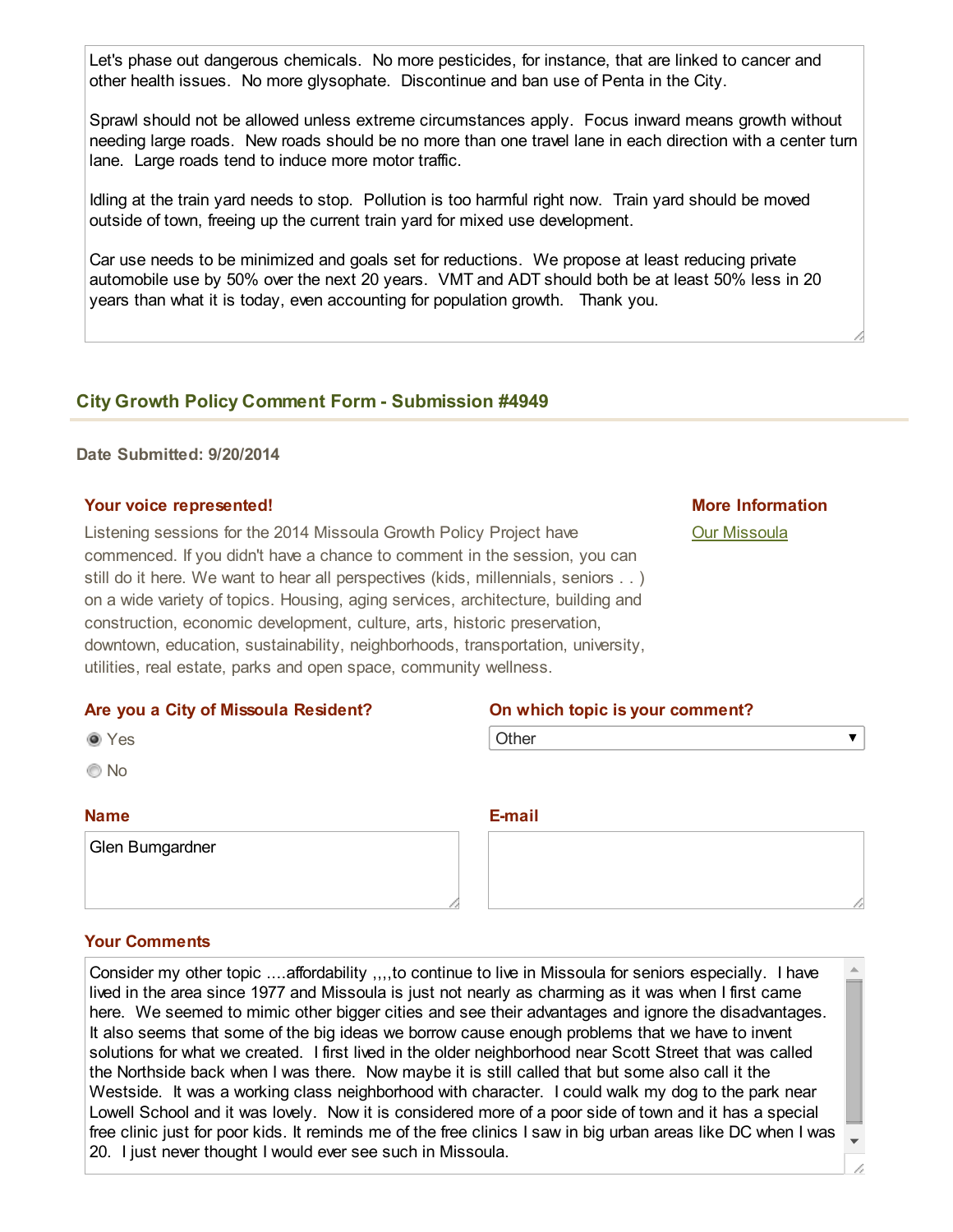Date Submitted: 10/2/2014

#### Your voice represented!

Listening sessions for the 2014 Missoula Growth Policy Project have commenced. If you didn't have a chance to comment in the session, you can still do it here. We want to hear all perspectives (kids, millennials, seniors . . ) on a wide variety of topics. Housing, aging services, architecture, building and construction, economic development, culture, arts, historic preservation, downtown, education, sustainability, neighborhoods, transportation, university, utilities, real estate, parks and open space, community wellness.

More Information

 $\overline{\blacktriangledown}$ 

[Our Missoula](http://www.ci.missoula.mt.us/1748/Our-Missoula)

#### Are you a City of Missoula Resident? On which topic is your comment?

Email

Bob Giordano

Yes © No

Name

#### Your Comments

Let's have natural play areas for parks and public spaces. No more plastic please, which is connected to cancer. All we need in parks is wood and vegetation. Let's make it city policy to not purchase anything plastic. thank you.

### **City Growth Policy Comment Form - Submission #5314**

#### Date Submitted: 12/28/2014

#### Your voice represented!

Listening sessions for the 2014 Missoula Growth Policy Project have commenced. If you didn't have a chance to comment in the session, you can still do it here. We want to hear all perspectives (kids, millennials, seniors . . ) on a wide variety of topics. Housing, aging services, architecture, building and construction, economic development, culture, arts, historic preservation, downtown, education, sustainability, neighborhoods, transportation, university, utilities, real estate, parks and open space, community wellness.

#### Are you a City of Missoula Resident? On which topic is your comment?

**Other** 

© No

Yes

#### $\overline{\textbf{v}}$

More Information

[Our Missoula](http://www.ci.missoula.mt.us/1748/Our-Missoula)

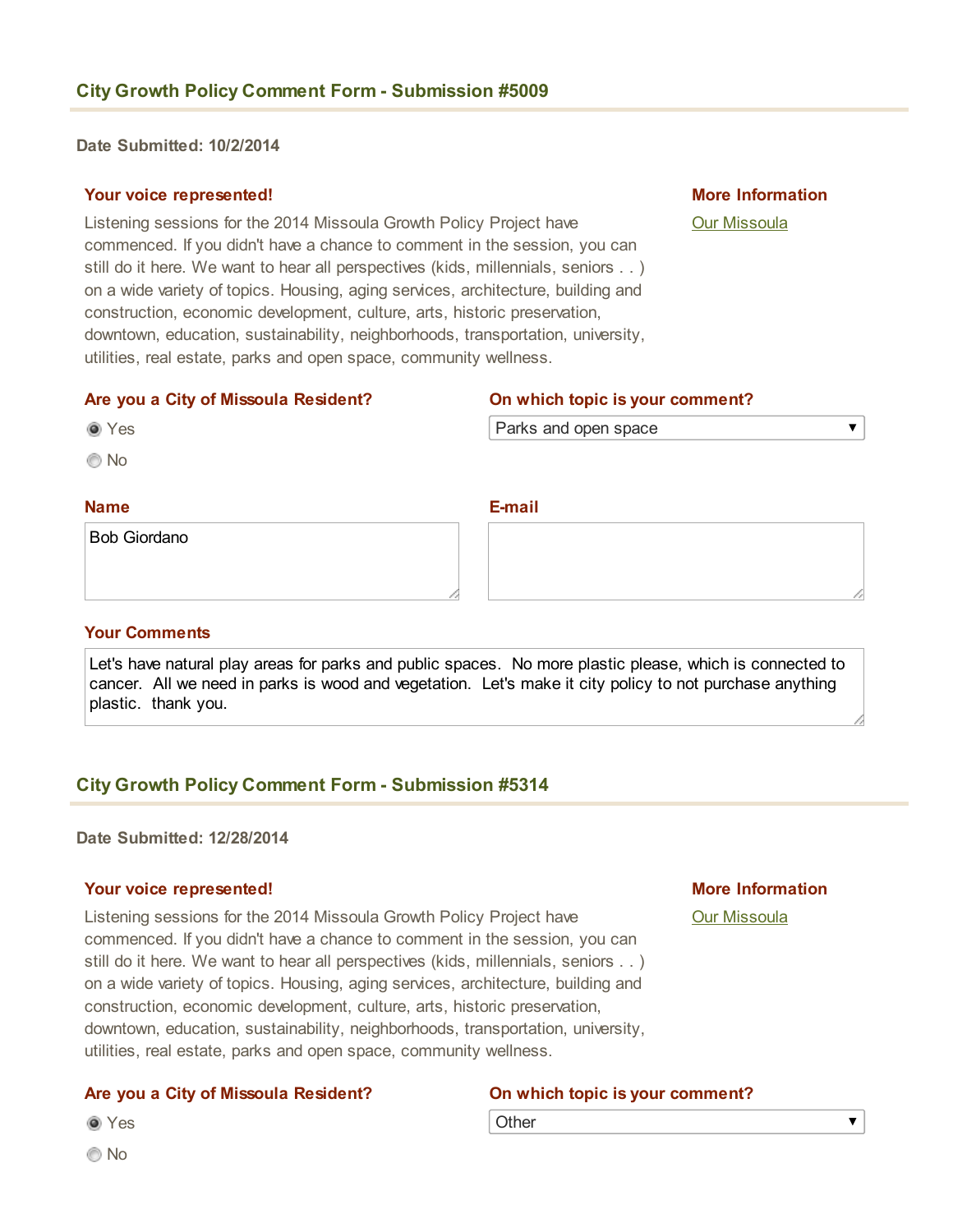| <b>Name</b> | E-mail |
|-------------|--------|
| Paul Bohan  |        |

#### Your Comments

Our Missoula. Looking Inward Moving Forward.?

Even the heading suggests the outcome, which is contrary to the stated goal of a Citizen inspired Community Developed Growth Plan. I have traveled to many Cities where this same approach is going on. Of all the places in the United States, Missoula is one City that should not be put in this direction due to it's topography, geography, history, culture, remoteness and resources, just to name a few factors that seem to be left out in the process. But the main category that is totally left out in the planning is our Current Residents, their homes, their current locations, their desires, their desired living densities, and their desired living areas. It is they, who this growth policy is for.

Economic Trends, Social Trends, Data, etc... should be considered, but they should be looked at as aids, not "we must do this", (what others our doing elsewhere) "because of this" (what's happening elsewhere.) END OF "ALLOWED THOUGHT LENGTH". 150 w?

### **City Growth Policy Comment Form - Submission #5528**

Date Submitted: 1/26/2015

#### Your voice represented!

Listening sessions for the 2014 Missoula Growth Policy Project have commenced. If you didn't have a chance to comment in the session, you can still do it here. We want to hear all perspectives (kids, millennials, seniors . . ) on a wide variety of topics. Housing, aging services, architecture, building and construction, economic development, culture, arts, historic preservation, downtown, education, sustainability, neighborhoods, transportation, university, utilities, real estate, parks and open space, community wellness.

#### More Information

 $\blacktriangledown$ 

[Our Missoula](http://www.ci.missoula.mt.us/1748/Our-Missoula)

#### Are you a City of Missoula Resident? On which topic is your comment?

| . .<br>۰.<br>w<br>M. |
|----------------------|
|                      |

© No

#### Name

Ruth Link

| Housing |
|---------|
|---------|

#### Email

#### Your Comments